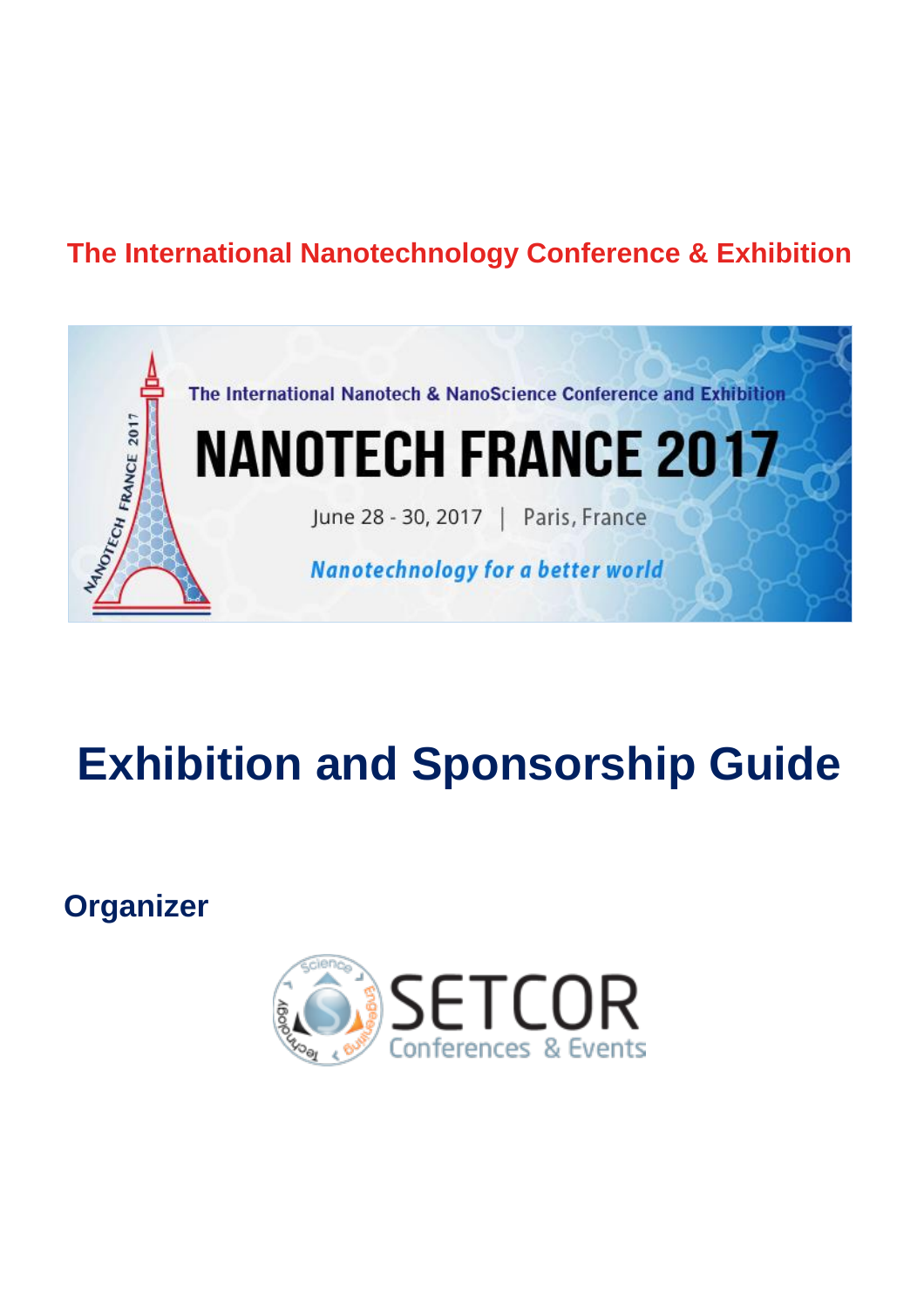### **Introduction**

**[Nanotech France 2017](http://www.setcor.org/conferences/Nanotech-France-2017)** brings together leading scientists, researchers, engineers, practitioners, technology developers and policy makers in nanotechnology to exchange information on their latest research progress and innovation.

Participants from the top international academic, government and private industry labs of different disciplines participate in Nanotech France 2017 to identify new technology trends, development tools, product opportunities, R&D collaborations, and commercialization partners. It is an excellent event for students to meet and discuss with lead researchers. The conference provides an unprecedented opportunity to discover innovation in the area of nanotechnology and new business opportunities. It is among the most important events in terms of international

### **Conference Topics**

#### **Advanced Nanomaterials**

- $\triangleright$  Nanoparticles Synthesis and applications
- $\triangleright$  Nanocomposites / Bionanocomposites Materials
- $\triangleright$  Nanofluids
- Nanostructured/Nanoporous Materials & devices
- Nanostructured coatings, Surfaces & Membranes
- **▶ Carbon Nanostructures and devices**
- $\triangleright$  Graphene
- ▶ Polymer Nanotechnology
- $\triangleright$  Soft Nanotechnology and Colloids

#### **Nanoscale Electronics**

- $\triangleright$  Nano Electronics and Photonics
- Memory and logic devices, circuits and architecture for advanced CMOS technologies
- ▶ Beyond and extended CMOS devices
- $\triangleright$  spin electronics
- $\triangleright$  Sensors based on emerging devices
- $\triangleright$  Quantum electronics
- Neuromorphic architectures
- $\triangleright$  Interconnecting nanoscale objects
- 3D approaches

#### **Nanotech in Life Sciences and Medicine**

- $\triangleright$  Bio-Nanomaterials and Tissues Engineering
- $\triangleright$  Biosensors, Diagnostics and Imaging
- $\triangleright$  Materials for Drug and Gene Delivery
- $\triangleright$  Biomarkers and Nanoparticles
- Cancer Diagnostics, Imaging and Treatment
- Drug Delivery and Therapeutics
- ▶ Cancer Nanotechnology
- $\triangleright$  Nano Robots
- > DNA Nanotechnology
- $\triangleright$  Nanotoxicity

regulatory policies and it is open to the participation of private companies. The conference covers all frontier topics in nanotechnology. The conference includes plenary and keynote lectures, oral presentations, and posters sessions, presented by academicians and industrials. The 3rd edition of Nanotech France 2017 will be organized jointly to:

#### **[NanoMatEn France 2017](http://www.setcor.org/conferences/NanoMatEn-2017)**

#### **[NanoMetrology France 2017](http://www.setcor.org/conferences/NanoMetrology-2017)**

The three events will be held at the same venue as the **[Biotech France 2017](http://www.setcor.org/conferences/Biotech-France-2017)** which access open to all the events participants.

| The | Nanotech | France | 2017 | conference | topics | include: |
|-----|----------|--------|------|------------|--------|----------|
|-----|----------|--------|------|------------|--------|----------|

#### **Nanomaterials Fabrication, Characterization and Tools**

- $\triangleright$  Synthesis of Nanomaterials Sustainable
- > Nano manufacturing Nanoscale
- > Materials Characterization
- $\triangleright$  Modelling and Simulation at the Nanoscale

#### **Nanotechnology for Energy and Environment**

- Nanomaterials for Clean and Sustainable **Technology**
- ▶ Nanotechnology for Solar Energy Collection and Conversion
- ▶ Energy Storage and Novel Generation
- $\triangleright$  Nanotech for Oil and Gas
- $\triangleright$  Nano Nuclear Materials
- $\triangleright$  Fuels Applications
- ▶ Renewable Energy Technologies
- $\triangleright$  Bio Sources for Materials and Fuels
- $\triangleright$  Green Chemistry and Materials
- ▶ Water Technologies
- ▶ Smart Grid

#### **Nanotechnology Safety**

- $\triangleright$  Nano Toxicology
- $\triangleright$  Risk assessment and management
- $\triangleright$  Measurement of health risk
- $\triangleright$  Exposure scenarios
- $\triangleright$  Regulation and ethical impacts

#### **Nano Applications**

- Food Technology
- $\triangleright$  Catalysis
- $\triangleright$  Military and Defence
- **▶ Aerospace and Vehicle Manufacturers**
- ▶ Manufacturing and Construction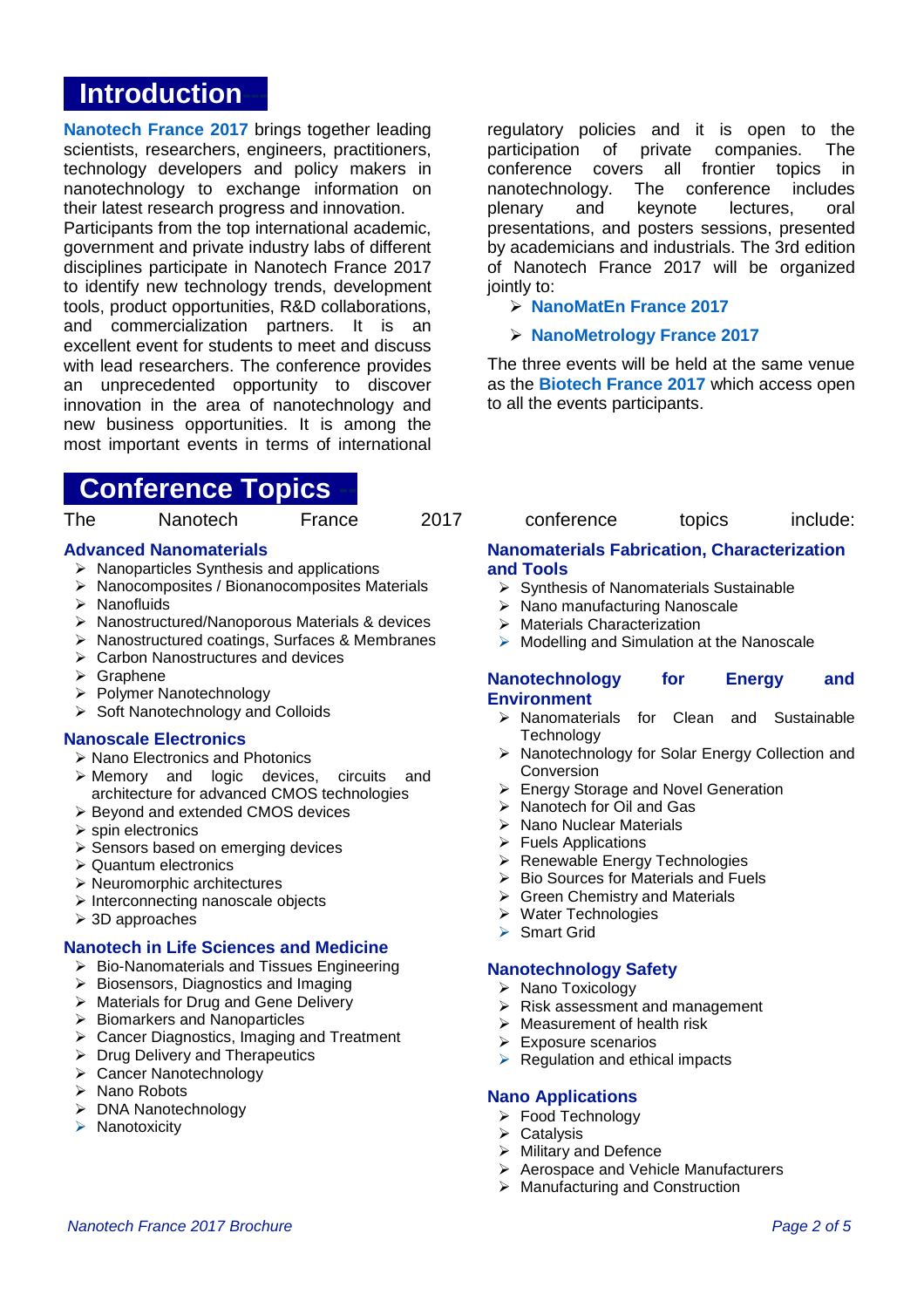### **Sponsorship Opportunities**

#### **Why become an exhibitor**

- $\triangleright$  Exhibiting provides a good opportunity to showcase your products and services<br>and meet with key international meet with key international Nanoscience and Nanotechnology players. This opens new business opportunities for your organization.
- Establish and strengthen your company's standing within the scientific community and maximize your exposure in the nanotechnology area.

#### **Why become an exhibitor**

The Exhibition packages include:

- Electricity Socket (220V)
- $\triangleright$  Logo of your company in the conference abstract book
- $\geq$  Logo, your company's short description and internet link at the conference web site

### **Exhibition Standard Package**

Included with the Exhibition Standard Package:

- $\geq 6$  m2 area with one table and 2 chairs
- $\geq$  2 persons to attend the Exhibitor Stand with Coffee breaks and lunches included.

#### **Fees**

**Before 26 Feb 2017 After 26 Feb 2017 € 2500 € 2800**

#### **Exhibition Plus Package**

Included with the Exhibition Plus Package:

- $\geq 8$  m2 area with one table and 2 chairs
- $\geq$  2 persons to attend the Exhibitor Stand with Coffee breaks and lunches included.

**Fees**

**Before 26 Feb 2017 After 26 Feb 2017 € 2800 €3200**

#### **Cancellation Policy**

Your payment less 20 % of the chosen package rate will be reimbursed if a cancellation is received before Feb 26, 2017. 50% of the registration fee will be reimbursed, if a cancellation is received between Feb 27, 2017 and March 31, 2017. No reimbursement will be made after March 31, 2017.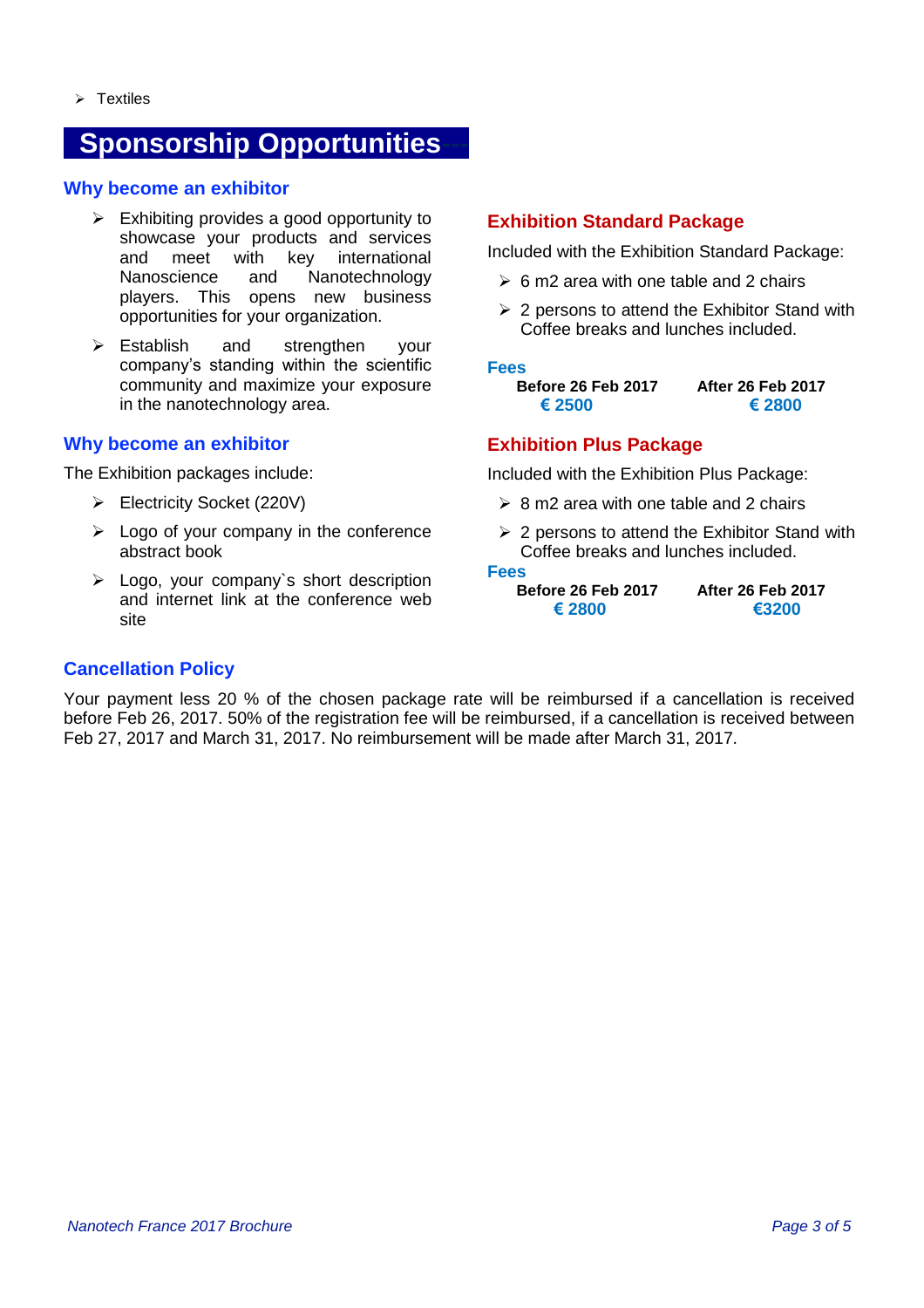### **Sponsorship Opportunities**

|                                                                                                        | <b>DIAMOND</b>  | <b>PLATINUM</b>          | <b>GOLD</b>                | <b>SILVER</b>            |
|--------------------------------------------------------------------------------------------------------|-----------------|--------------------------|----------------------------|--------------------------|
|                                                                                                        | € 10 000        | € 7 000                  | € 5 500                    | € 2 500                  |
| Company banner (Roll up) in the plenary session<br>room                                                | ✓               | √                        |                            |                          |
| Company's logo and short description and web link at<br>the conference web site                        | ✓               | $\checkmark$             | $\checkmark$               |                          |
| Company's logo in the conference program and book<br>of abstracts                                      | ✓               | ✓                        |                            |                          |
| Company's description in the conference program and<br>book of abstracts                               | $\checkmark$    | $\checkmark$             | $\checkmark$               |                          |
| Advert in the conference program and book of<br>abstracts                                              | Full color page | $\frac{1}{2}$ color page | 1/ <sub>2</sub> color page | $\frac{1}{2}$ color page |
|                                                                                                        |                 |                          |                            |                          |
| Speaking Slot in the conference (subject to the<br>approval of an abstract by the scientific committee | ✓               | √                        |                            |                          |
| Exhibition Stand (No shell scheme included)                                                            | 10 $m2$         | $8 \text{ m}^2$          | $8 \text{ m}^2$            |                          |
| Conference passes included                                                                             | 1               | 1                        |                            |                          |
| Exhibition passes included                                                                             | 3               | $\overline{2}$           | $\overline{2}$             |                          |
| Flyer insert in delegates bag                                                                          | $\checkmark$    | $\checkmark$             | $\checkmark$               |                          |

**\*** Equipment at the charge of the sponsor

### **Additional Sponsorship and Networking Opportunities**

#### **Printing on delegate bag Fee: € 3200**

- $\triangleright$  Printing of sponsor's mono colour logo of the size 50mmx50 mm on the delegate bag.
- $\triangleright$  Listing of your company name and logo in the Conference Program/Abstracts booklet.
- $\triangleright$  Listing of your logo company name, short description and link to your company website on the conference website.

#### **Sponsor's logo on lanyards Fee: € 2500**

- Your company logo on the conference lanyard given to each delegate and worn throughout the conference.
- $\triangleright$  Listing of your company name and logo in the Conference Program/Abstracts booklet.
- $\triangleright$  Listing of your logo company name, short description and link to your company website on the conference website.

#### **Opening Ceremony Fee: € 2500**

- $\triangleright$  Opportunity to give a short address at the conference opening ceremony.
- Your company standard Roll up banner positioned around the Reception area.
- $\triangleright$  Listing of your company name and logo in the Conference Program/Abstracts booklet.
- $\triangleright$  Listing of your logo company name, short description and link to your company website on the conference website.
- $\triangleright$  Delegate bag insert with flyer/brochure.
- $\geq 1$  free delegate passes to Conference and its concurrent events and activities

#### **Registration Desk Sponsoring Fee: € 3000**

- Your company standard Roll-up banner at the registration desk.
- $\triangleright$  Your promotional materials inserted into each delegate bag given to participants on site.
- Listing of your company name and logo in the Conference Program/Abstracts booklet.
- > Listing of your logo company name, short description and link to your company website on the conference website.
- $\geq$  2 free delegate passes to conference and its concurrent events and activities.